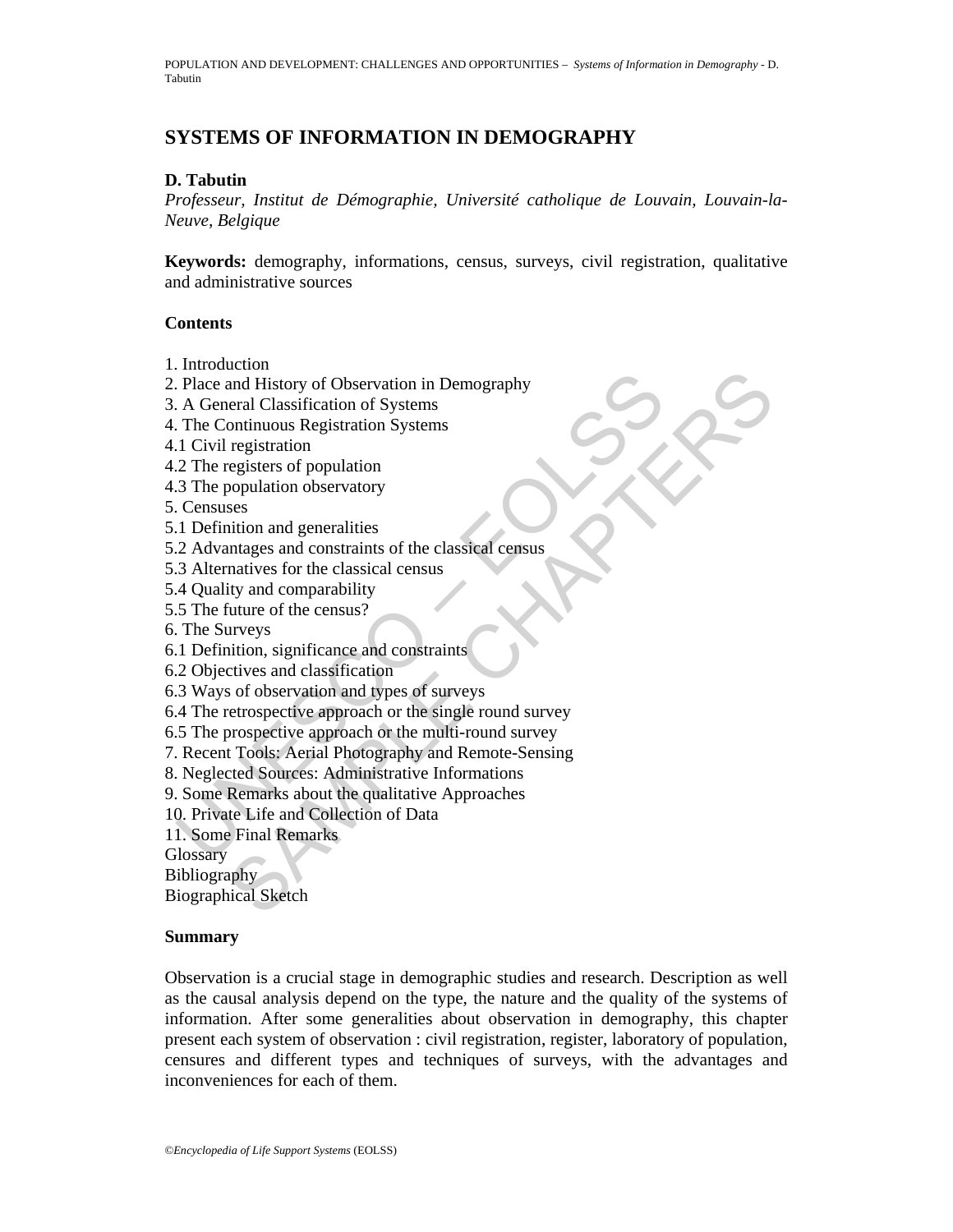#### **1. Introduction**

Every science is founded on observation that is the collection of new data or the compilation of available data. Demography is no exception to this rule: there is no question in demography without numbers, and there are no numbers available without systems of information. After having described some generalities about observation in demography (history, place and function), we will present and discuss each system of observation: continuous registration (civil registration, population and laboratory registers), censuses (of different kinds nowadays), and surveys (of different types and techniques). Subsequently, brief attention is given to remote-sensing, administrative systems of information and qualitative approaches. For each of these systems, we will describe the advantages and inconveniences, and the "new methods" in the Northern and Southern countries. To conclude, some general remarks will be presented.

#### **2. Place and history of observation in demography**

At the beginning of any scientific investigation, the researcher faces a vague reality, the more so if the studied problem or topic is new and recent. As a result of a priori considerations, culture, ideology and personal experiences, the researcher perceives reality in a subjective way. He will, as a privileged and alerted observer, try to understand reality in a way as objective and neutral as possible. To assess reality, the researcher must collect new data or choose from the available sets of data. The strategy of data collection has to be established in function of well-defined objectives, according to the hypothesis that need to be tested. The hypothesis often are derived from a preexisting theoretical framework, but can also be conceived by the investigator.

and Southern countries. To conclude, some general remarks will be pre-<br> **Place and history of observation in demography**<br>
t the beginning of any scientific investigation, the researcher faces a<br>
nore so if the studied prob hem countries. To conclude, some general remarks will be presented.<br> **and history of observation in demography**<br>
gginning of any scientific investigation, the researcher faces a vague reality, the<br>
if the studied problem o The three major stages of scientific research, the collection of raw information, the production and analysis of certain figures (rates, probabilities,...) and causal analysis, continually interact within scientific research, even if they follow one another chronologically. Data collection of course precedes analysis and the analysed topics depend upon the type of data that have been collected. In turn, the type of system of information (a survey for example) or the selected data depend on the hypothesis put forward or on the type of analysis that is foreseen. *Strategies of collection* and *strategies of analysis* must, in other words, be integrated from the start of the research: information is not collected for the sake of collection. As with general statistics, demography is characterised by a relatively short history of scientific observation, even if numerous data sources and collection procedures existed before the development of techniques of analysis (since the beginning of this century). These were often of administrative nature, frequently served taxation purposes and were usually geographically limited.

The first *enumerations* of population go back to the Antiquity (Mesopotamia, China, India,...), to the time of the first great centralising empires. In Europe, the Middle Ages represent a period of regression. The concept of numbers and the need for measurement regain weight due to the following mercantilist wave and the constitution of States or centralised powers: since the middle of the  $17<sup>th</sup>$  century, the number of surveys and counts multiply, essentially with a fiscal objective. The evolution from administrative observation to scientific observation only appears at the end of the  $18<sup>th</sup>$  century. In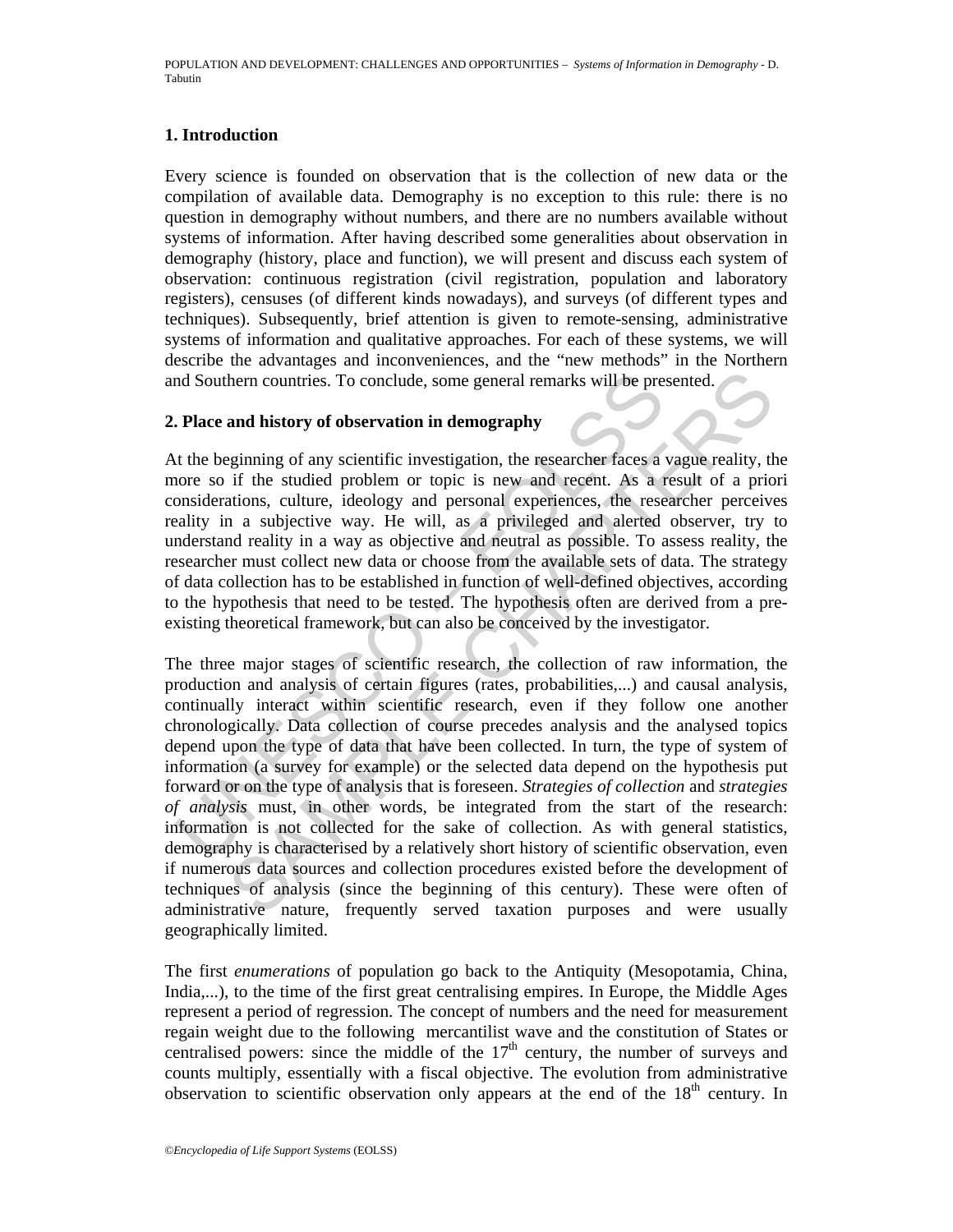Europe, the first genuine censuses at the national level take place at the earliest in the beginning of the  $19<sup>th</sup>$  century. In the Southern regions, the history of censuses is even more diversified and recent: in 1900, 1910 or 1920 for Latin-American countries, after the Second World War for the rest of the countries and even until not the seventies for some French-speaking countries of sub-saharan Africa.

In Christian Europe, parish registers will be the precursors of civil registration. Since the middle of the 16th century, parish priests have been, somewhat everywhere, obliged to conserve registers of baptisms, marriages and funerals, primarily for reasons of bookkeeping and judicial evidence (of religion, of affiliation). In spite of their nonexhaustive character before the 18th century, these registers will constitute the basis for the reconstruction of the local demographic history. Just as for the censuses, the modern civil registration system does not appear in Europe before the end of the  $18<sup>th</sup>$  century. In particular, the system is first in the hands of the Church and taken over by the State later on. Parallel to this, the first *registers of population* are established in Holland (in 1829) and Belgium (in 1856). In the Southern countries, modern registration will, in general, not be developed before the fifties or the sixties. The completeness is today still very low in some cases (like in Africa or South-Asia).

ivil registration system does not appear in Europe before the end of th<br>articular, the system is first in the hands of the Church and taken over<br>a. Parallel to this, the first registers of population are established in 1<br>a stration system does not appear in Europe before the end of the 18<sup>th</sup> century. It<br>stration system is first in the hands of the Church and taken over by the State Tate<br>Lel to this, the first registers of population are es Even if the theoretical principles of *surveys*, the observation of a representative sample of a population, date from the 18th century and the 19th century, their application in social sciences will, in general, not take place before 1920. In demography, it is only after the fifties that surveys are actually used as genuine instruments of data collection in the Northern countries, as complementary information sources to the civil registration system. Thereafter, surveys are progressively introduced in the Southern countries, either as a substitute for deficient civil registration or for censuses, or as an autonomous source of information on practices and opinions, especially about fertility. Nowadays surveys constitute the primary source of data and of demographic research in many countries.

Demography is characterised by a historical particularity: observation is essentially in the hands, or has long time been in the hands, of administrative organisations (Institutes of Statistics, Ministries), without much association with universities or with scientific research. There is or there used to be a kind of monopoly of observation. This situation is not present in other sciences, in which theoretical thinking, analysis and teaching are generally closely connected. Demographic research and teaching have been developed in universities and thus isolated from the observation systems, or in any case with little influence on these systems. Things have of course changed and the situation is less monopolistic as it used to be: because of their nature, national censuses, civil registration and registers of population continue to depend on the Administration, but in modern research the less costly and less time-consuming surveys have gained considerably in importance. Surveys constitute in this way a privileged instrument for the researcher.

Every Northern country governs his own system of demographic information, determines the budgets, the priorities of the collection activities ... At this level, there is much heterogeneity, even in a region like Europe. In the South the situation naturally varies, but in general few countries, and especially few poor countries, have the means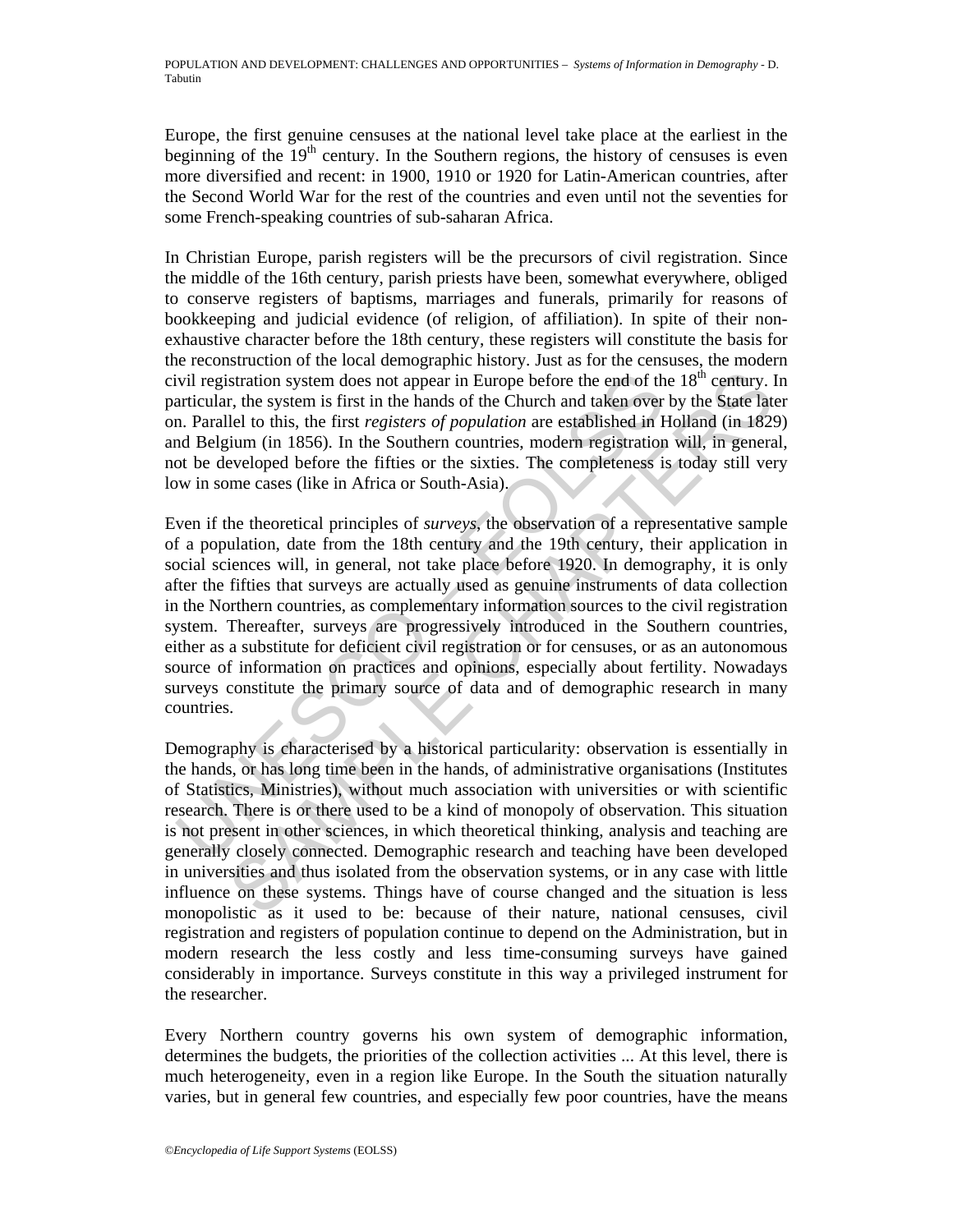to perform relatively large collection activities. In these countries, data collection often (entirely) depends on international funds or on bilateral partners, on international programs of data collection (as the World Fertility Surveys in the seventies or the Demographic and Health Surveys in the eighties and nineties). This financial and thus scientific dependency increases with the cost of the collection and with the present economic crisis.

### **3. A general classification of systems**

In total, six broad systems can be distinguished, which differ from several points of view.

For the most important systems (continuous registration, censuses and surveys), there are some specific approaches:

- C*ontinuous registration systems*: the civil registration system, the register of population or the laboratory of population, characterised by instantaneous (or almost instantaneous) registration of the basic demographic events, apart from migration in the civil registration system.
- C*ensuses*: their main objective is to provide information on demographic, social and economic distributions, although they also include questions on migration somewhat everywhere and questions on fertility and mortality in the South. The most common censuses still are the classic ones, although some countries prefer micro-censuses (a census of a sample of the population), as it has been the case since recently in countries of Northern Europe, with the registers as sample base.
- or the most important systems (continuous registration, censuses an<br>e some specific approaches:<br>
 Continuous registration systems: the civil registration system<br>
population or the laboratory of population, characterised most important systems (continuous registration, censuses and surveys), the<br>specific approaches:<br>Continuous registration systems: the civil registration system, the register<br>copulation or the laboratory of population, char S*urveys*: these are characterised by an extreme diversity in objectives, observation techniques and costs. From the point of view of observation techniques, five categories can be distinguished: single-round household surveys (observation based on a reference period of 12 months), single-round retrospective surveys (reconstitution of fertility, matrimonial or migration histories), multi-rounds household surveys (observation of all the entries and exits between the successive waves), follow-up surveys of new-borns or individuals, and finally older dual record system (confrontation of two sources of data).
	- *Aerial photography and remote-sensing*: geographers provide these techniques that are useful to study urban and rural population distribution, but also for the constitution of
	- samples.
	- A*dministrative registers* of schools, health centres, social security...These registers are omnipresent sources of data, but are rarely exhaustive.
	- Q*ualitative approaches*, rather anthropological and covering small populations. The main objective is not to measure but to understand.

### **4. The continuous registration systems**

The civil registration, the register of population and the laboratory of population have only one point in common: the relative short time between the event and its registration.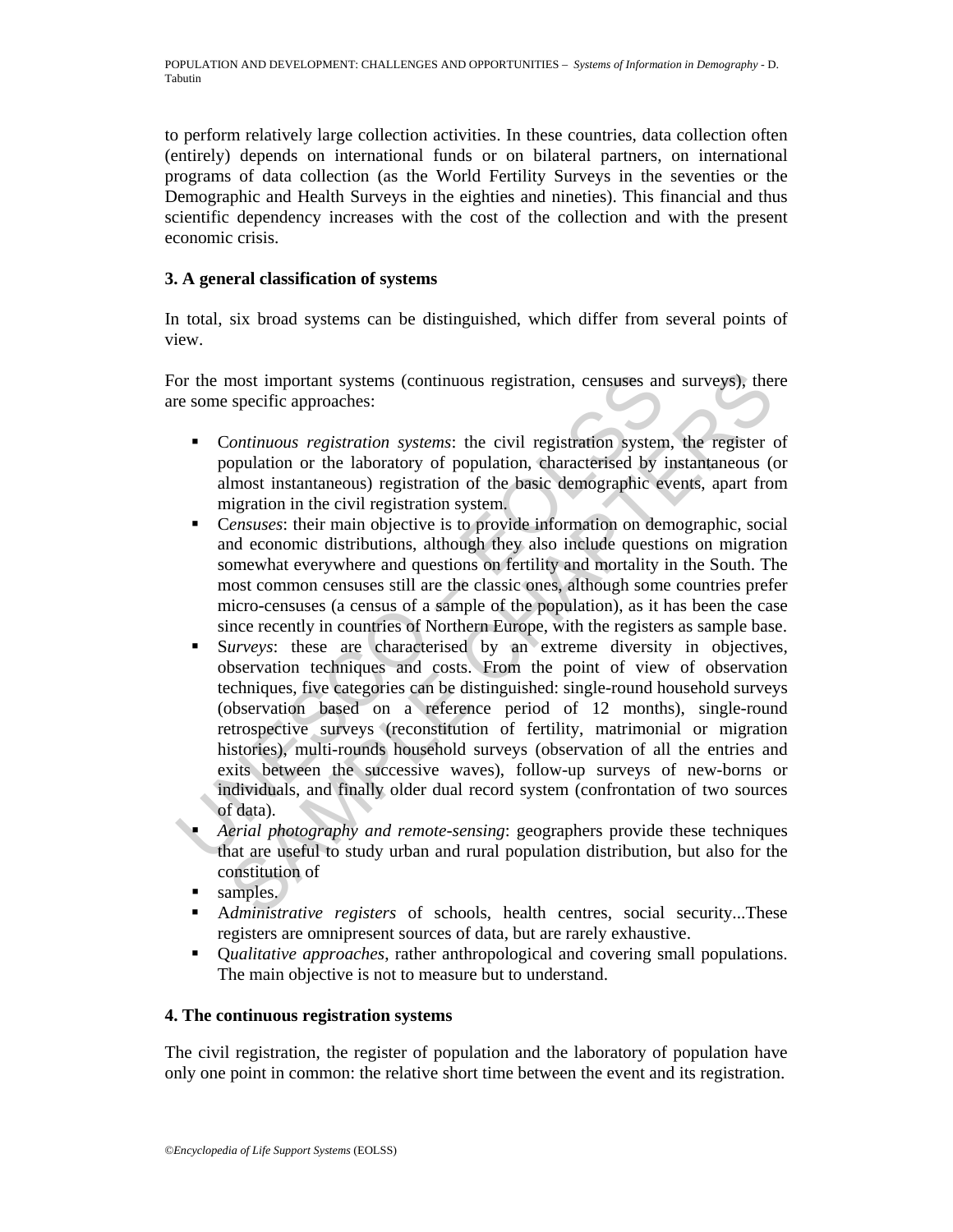## **4.1 Civil registration**

We define civil registration as *a continuous, permanent and compulsory system of registration of civil events (births, deaths and marriages), of their characteristics and of the events able to change the situation of a person (divorce, separation, cancellation, adoption)* This system constitutes a national and legal instrument and its responsibility rests with public authority. It represents specific interests for demography, but is also characterised by drawbacks for research and by functional gaps in the Southern countries.

#### **4.1.1 General interests and problems**

ivil registration not only still fulfils its initial and primary function on event, identity, affinity ...), but also has a statistical function. It into into the demographer. Civil registration which is most apparent to t istration not only still fulfils its initial and primary function of legal proof ( $\alpha$ , identity, affinity ....) but also has a stattstical function. It is of course the which is most apparent to the demographer. Civil re Civil registration not only still fulfils its initial and primary function of legal proof (of an event, identity, affinity ...), but also has a statistical function. It is of course this function which is most apparent to the demographer. Civil registration constitutes the only data source regularly providing the numbers and the general characteristics of births, deaths, stillbirths, marriages and divorces for all geographic subdivisions (from the local to the national level). Civil registration also allows the study of the evolution of the population (size and structure) and an analysis of fertility and mortality, from the transversal and the longitudinal perspective, given that its existence is secular. The system does not account for internal migration and thus restricts the analysis of demographic movement to the natural growth. Finally the system does not constitute a good basis for the analysis of marriage and divorce, as it does not include non-official unions (or cohabitation).

*The civil registration system nevertheless represents, somewhat everywhere in the world, the essential basis for knowledge about demographic movement*, about the causes of death (in this field the civil registration system is really irreplaceable), the general characteristics of childbirth, of the new-borns (sex, legitimacy, weight, kind of delivery, birth order...) and of the parents (age, occupation, education ...). In this way, civil registration allows numerous analysis and provides information on the factors of biological or social risks... *This is important, but not at all sufficient for modern demographic research*, which is shifting from the elaboration of classical indices to the understanding and explanation of demographic events. This requires a considerable amount of information on economic and social characteristics of the individual, his/her partner, his/her family or environment, but not all these variables can be included in a simple statistical bulletin of civil registration.

Besides, there are some *problems of data quality*, even in the countries with an ancient tradition in civil registration and particularly in the field of original and "explanatory" variables. The registration of causes of death, for example, is characterised by a general lack of clarity, many missing values, confusion between initial and immediate causes, changes of codification... These problems often oblige the investigator to analyse groups of causes of death. Another example concerns the weight at birth, a variable which is increasingly present in European bulletins, but which is too often rounded off. Or the information on the professional activity of the parents (for a birth) or on the professional activity of retired individuals (for a death), which is often too vague and too general. This of course varies through time and space.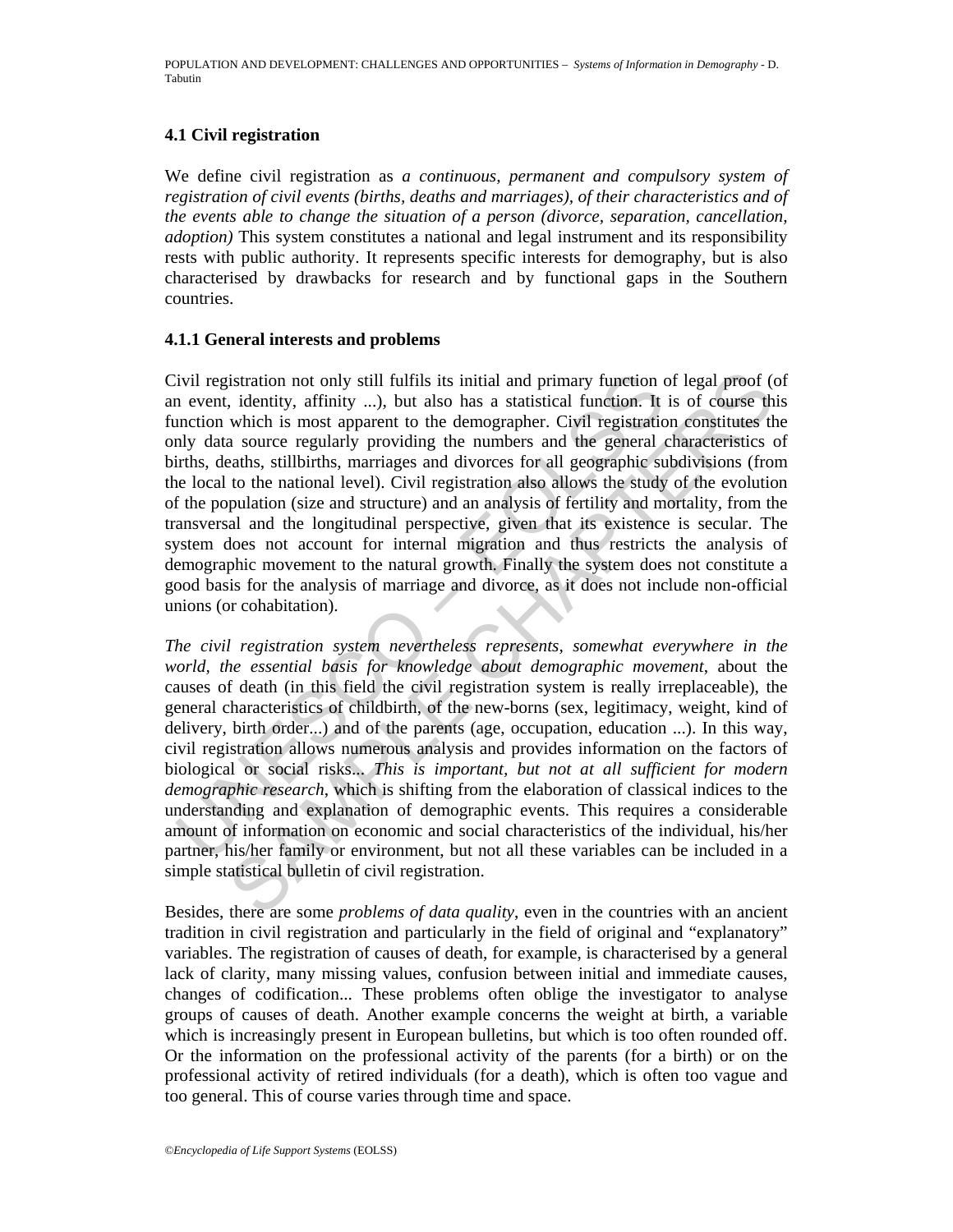Another fundamental problem concerns the different official definitions of events, particularly in the field of stillbirths and live births. The registration criteria for these events vary considerably, despite the recommendations by the WHO. The recommendation is that a birth should be classified as a live birth in the case of any sign of life. In 1991, however, 10 out of 27 European countries restricted this criterion by imposing specific signs of life or a minimal duration of life (which leads to seven different definitions). The situation is similar for stillbirths. This leads to problems of international comparability and calls for much prudence when making comparisons.

### **4.1.2 The situation in developing countries**

These problems, inherent to all systems of civil registration, can be qualified as "less problematic" compared to the difficulties in the majority of the Southern countries.

In the South, the problems differ in nature and magnitude depending on the region:

- roblematic" compared to the difficulties in the majority of the Souther<br>
1 the South, the problems differ in nature and magnitude depending on<br>
1 The coverage of the system: the civil registration system is ofter<br>
it usua tite" compared to the difficulties in the majority of the Southern countries.<br>
uth, the problems differ in nature and magnitude depending on the region:<br>
he coverage of the system: the civil registration system is often in *The coverage of the system*: the civil registration system is often incomplete and it usually does not reach a coverage level of 90%. The situation is particularly bad in South-Asia and in sub-Saharan Africa where the rural zones are not at all covered in some cases. The coverage rate is anyhow higher in cities than in rural areas, for births (30 to 80% in Africa) than for deaths (15 to 60%) or especially for marriages. In some countries, the coverage level is increasing (like in North Africa or in Latin America for example), while in other countries it is stagnating or probably even regressing.
	- *The kind of data*: the registered data vary of course from one country to another, but they are in general limited to some specific variables: sex, date of event (or date of registration of the event), place of event, age of the mother or the deceased person. Other elements registered, less frequently, are marital status and nationality or profession of the father. Variables such as educational degree of the mother, duration of the pregnancy, weight of the child at birth or number of children ever born, are rarely taken into account.
	- *Exploitation, publication and analysis*: civil registration is in general underexploited and under-analysed. At best, there are publications on some basic data (number of events, sex and age of the mother or the deceased). Numerous elements are not studied at all or are analysed with considerable delay (of 2 to 5 years).

These insufficiencies of civil registration in the Southern countries, varying from country to country, result from a large number of interrelated factors: the registration system itself (lack of infrastructure, of means, of skilled staff), the population (misunderstanding or lack of motivation), the politics (no priority)... Numerous "external" projects tried to improve the functioning of the civil registration system, as in Sub-Saharan Africa for example, but the majority of these efforts led to poor results: the civil registration system can only operate correctly in the context of a strong and well organised territorial administration, with legal obligations and sanctions, and of a conscious-raising in the population. In the near future, the civil registration system will probably not be able to supplement the demographic surveys in many countries.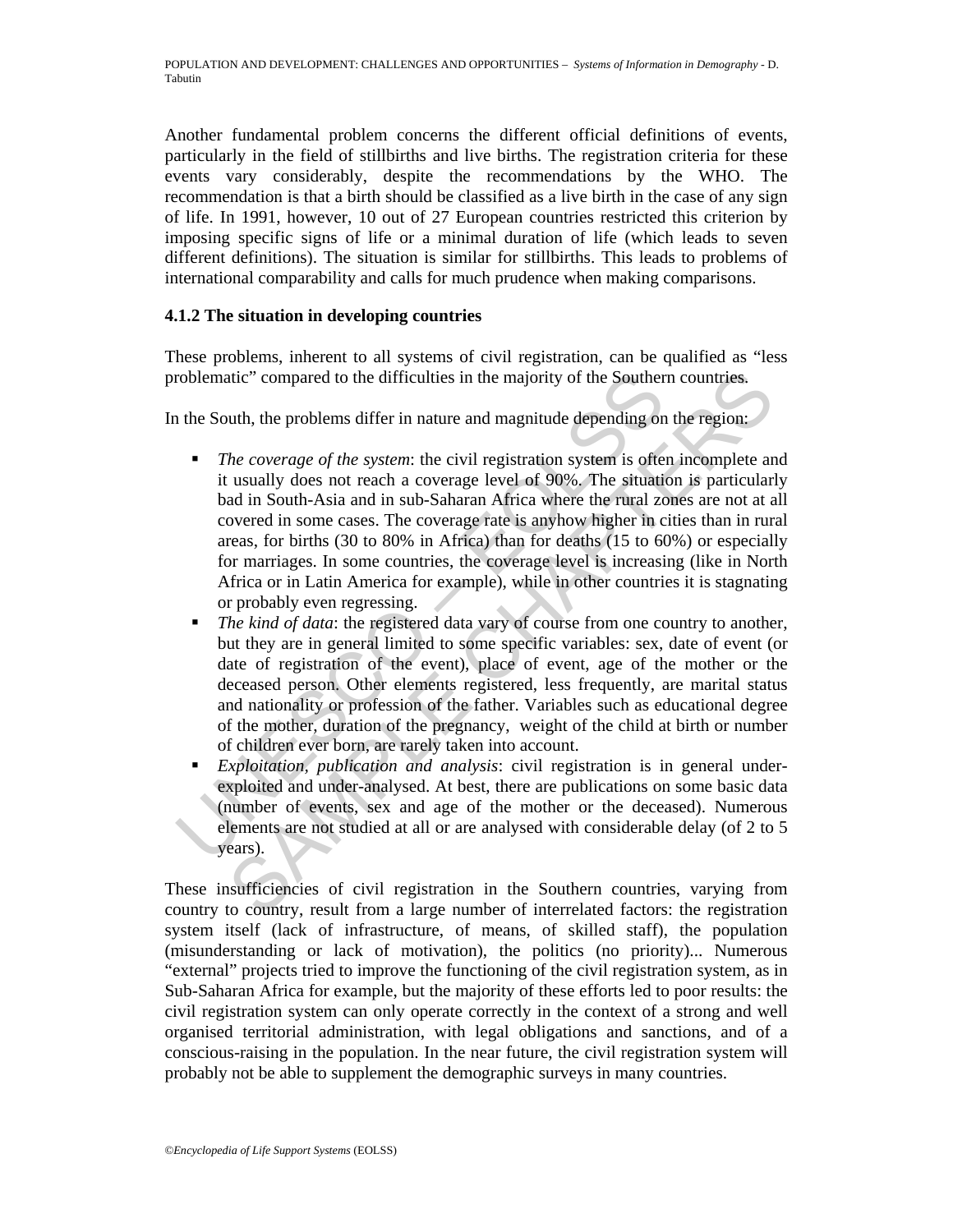#### **4.2 The registers of population**

From the 19<sup>th</sup> century on (1749 in Sweden, 1847 in Belgium, 1850 in the Netherlands), some European countries have set up a register of population. This register can be defined *as a permanent and continuous system of demographic and social information concerning each individual residing in a specific territory*. The register, initially local, nowadays national (one uses the expression National Register), represents a primary source of information with, of course, its specific advantages and constraints. Actually, nine out of the fifteen members of the European Community have a register at their disposal.

#### **4.2.1 Communal registers of population: philosophy and interests**

The principle of registers consists in the collection of specific informational in all households of the community. In the majority of cours<br>coords the following variables: names and surnames, sex, date and<br>ddress, nationa ciple of registers consists in the collection of specific information about each<br>al in all households of the community. In the majority of countries, the regist<br>the following variables: names and surnames, sex, date and pl The principle of registers consists in the collection of specific information about each individual in all households of the community. In the majority of countries, the register records the following variables: names and surnames, sex, date and place of birth, address, nationality, occupation, date and place of death, date of marriage and former place of residence. All changes are captured by compulsory declaration or by a link procedure with other sources. Concerning migration for example, the Belgian register records the date of entry into the district and the place of origin, or the date of exit and the place of destination.

The functioning principle is relatively simple: an initial census of the legal population operates as the starting point; the information is subscribed for each individual in a register (formerly in a manual way, nowadays with computers), which is updated regularly and rapidly by a recording of changes. The register applies to the households and to the units of housing. The updating takes place at the time of each population census (for example every ten years in Belgium since 1866).

In addition to the different administrative applications, the registers represent obvious interests for statisticians and demographers:

- The register continuously generates figures concerning the legal population of each community, the structure of the population (size and characteristics) and the movement of population (fertility, mortality and especially migration, national or international). It is, in other words, a permanent system of registration.
- The register constitutes a kind of follow-up system of observation, a type of biographic observatory since information is collected and conserved about all the different demographic events of each individual (and household) throughout his/her entire life.
- The register not only facilitates the preparation and the evaluation of the population censuses, it also represents a good sampling basis.

### **4.2.2 Organisational and qualitative diversity**

Nowadays, about thirty countries have a register of population at their disposal, based on approximately the same basic principles. These registers are nevertheless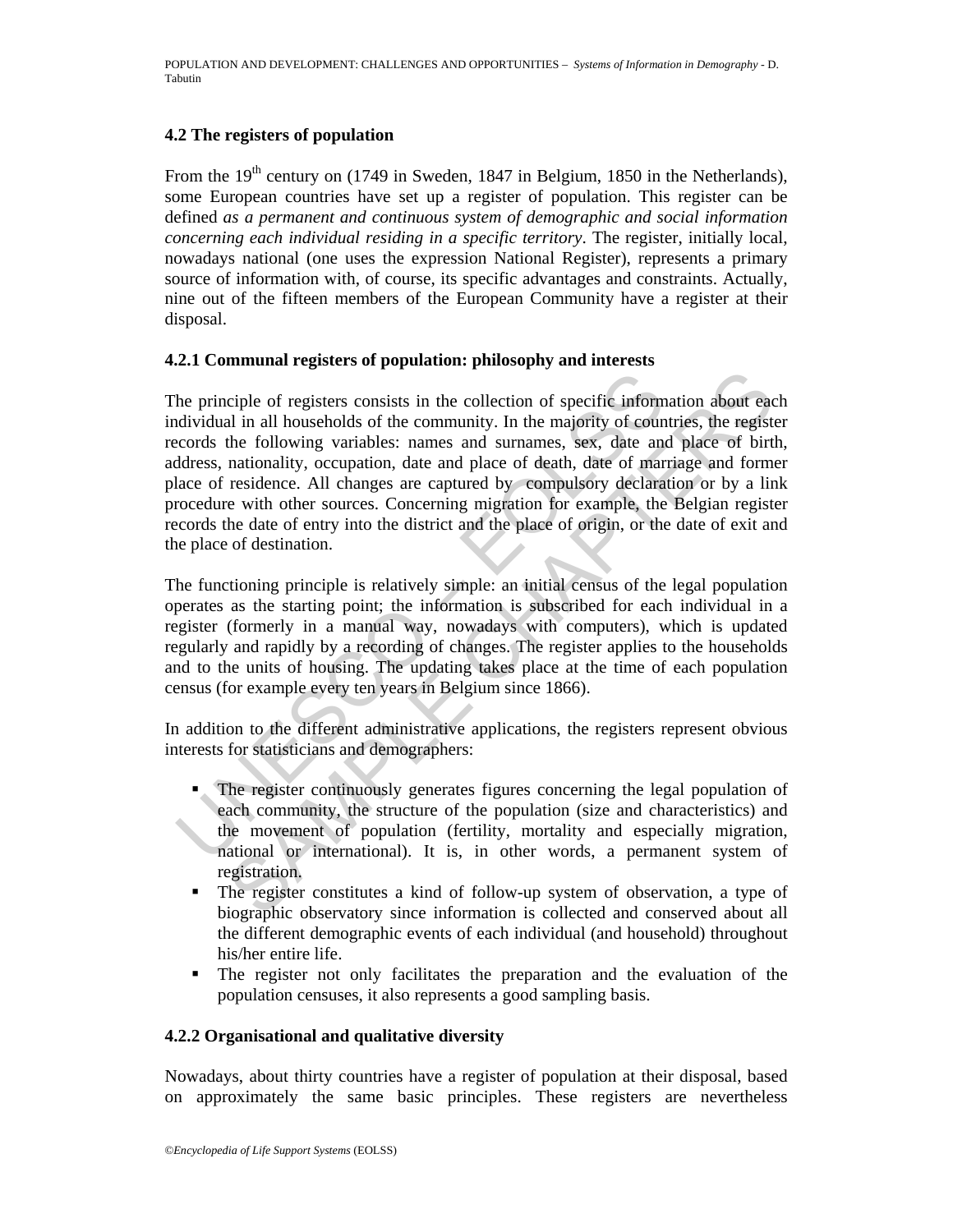characterised by a diversity in their content, organisation and quality. Simplifying, there are very reliable and well organised registers (in the Scandinavian countries, in Belgium and in the Netherlands), and there are more "loose" systems (in Germany and Italy for example) where the data are updated with some delay or with omissions, sometimes still manually, or where the register does not yet constitute a central axe of the information systems and the communal administration. In this context, it is convenient to distinguish the *centralised systems* at the level of the entire country (Benelux and Scandinavian countries) and the *local systems*, whether computerised or not, in which the information does not go beyond the community level. Centralisation, leading to a kind of superregister covering the entire country, favours without doubt the quality of the information (detection of double counts, improved verification...), and allows for a procedure to link the central register of population with other administrative databases (on housing, social security...).

#### **4.2.3 Some constraints**

The registers have several constraints.

- *The nature of the data*: registers will, by definition, only contain the information that is interesting for the communal administration services. They do of course include the majority of the demographic variables, but do not provide detailed economic or cultural data. Registers thus constrain demographic studies.
- *The quality of the data*: the quality will depend upon the means, the skills and the motivation of the community staff and upon the people declaring. International emigration and changes in the professional situation for example are often poorly measured.
- *The access to the registers*: in the light of the protection of private life, access to the registers has to be strictly regulated and thus limited. In general, access is difficult and the laws are strict.

**Example 12.1 Solution** and the state of the data: the state of the computer of the data: tegisters will, by definition, only contained that is interesting for the communal administration services. The include the major ing, social security...).<br>
The constraints<br>
the nature of the data: registers will, by definition, only contain the information<br>
that is interesting for the communal administration services. They do of cours<br>
chapted the m To conclude, it can be stated that a solid register of population represents a unique source of information to the study of the local or national demographic dynamic and the internal migrations. The register can in fact threaten the classical censuses, but will, on the other hand, never be able to replace the need for surveys.



#### **Bibliography**

- - -

Auriat N. (1996). *Les défaillances de la mémoire humaine : aspects cognitifs des enquêtes rétrospectives*, 203 pp., Travaux et Documents de l'INED, n° 136, Paris.